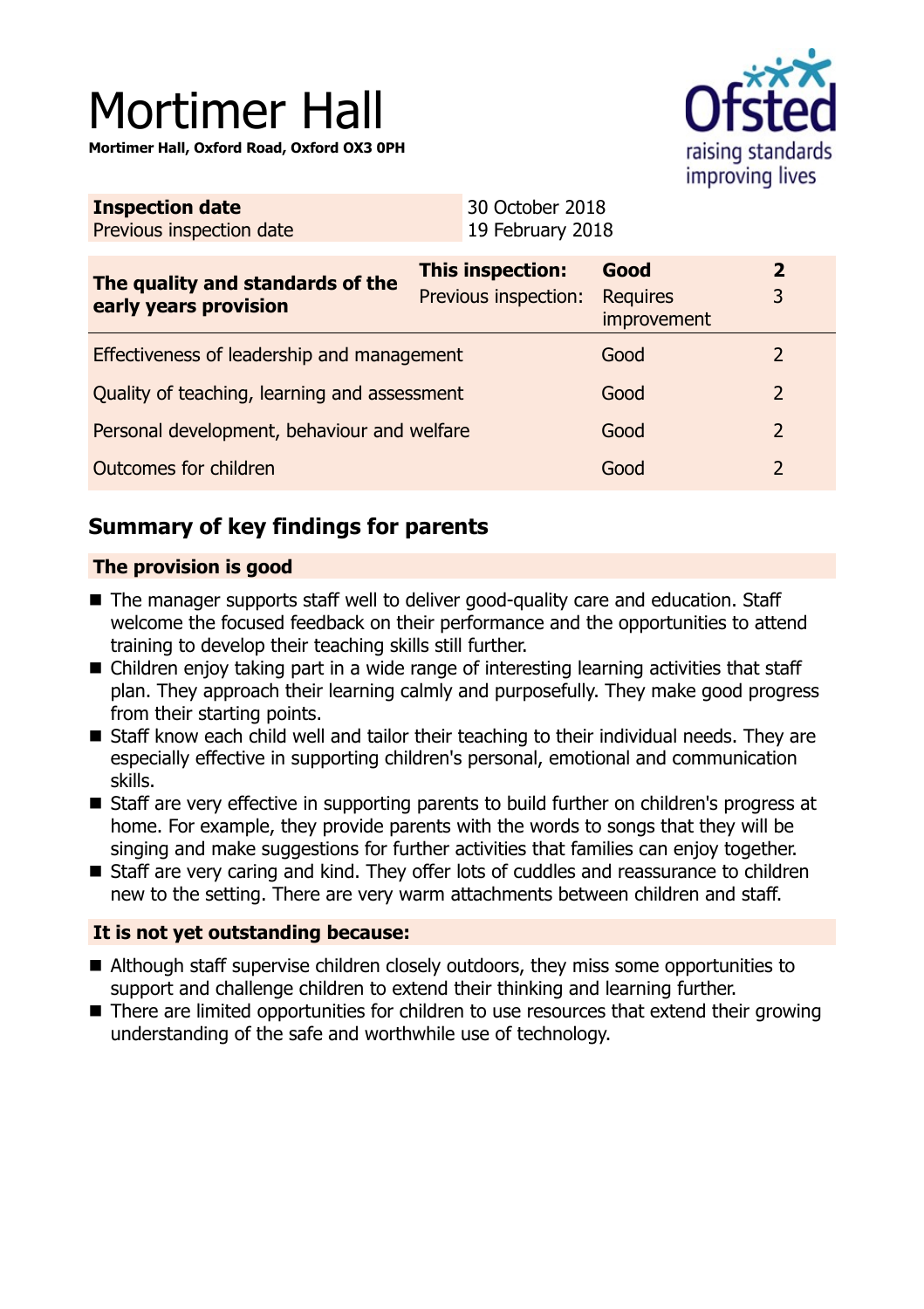# **What the setting needs to do to improve further**

## **To further improve the quality of the early years provision the provider should:**

- focus more closely on supporting children's progress outdoors to ensure that those children who prefer to learn outdoors are challenged consistently to extend their learning and develop new skills
- $\blacksquare$  improve opportunities for children to learn how to use technology safely and purposefully.

## **Inspection activities**

- The inspector observed children and staff indoors and outdoors.
- $\blacksquare$  The inspector carried out a joint observation with the deputy manager.
- The inspector looked at documentation, including children's record's, staff qualifications and the provider's policies.
- The inspector talked to staff about their understanding of safeguarding, first aid and health and safety.
- $\blacksquare$  The inspector spoke with parents and children and took account of their views.

**Inspector** Sarah Holley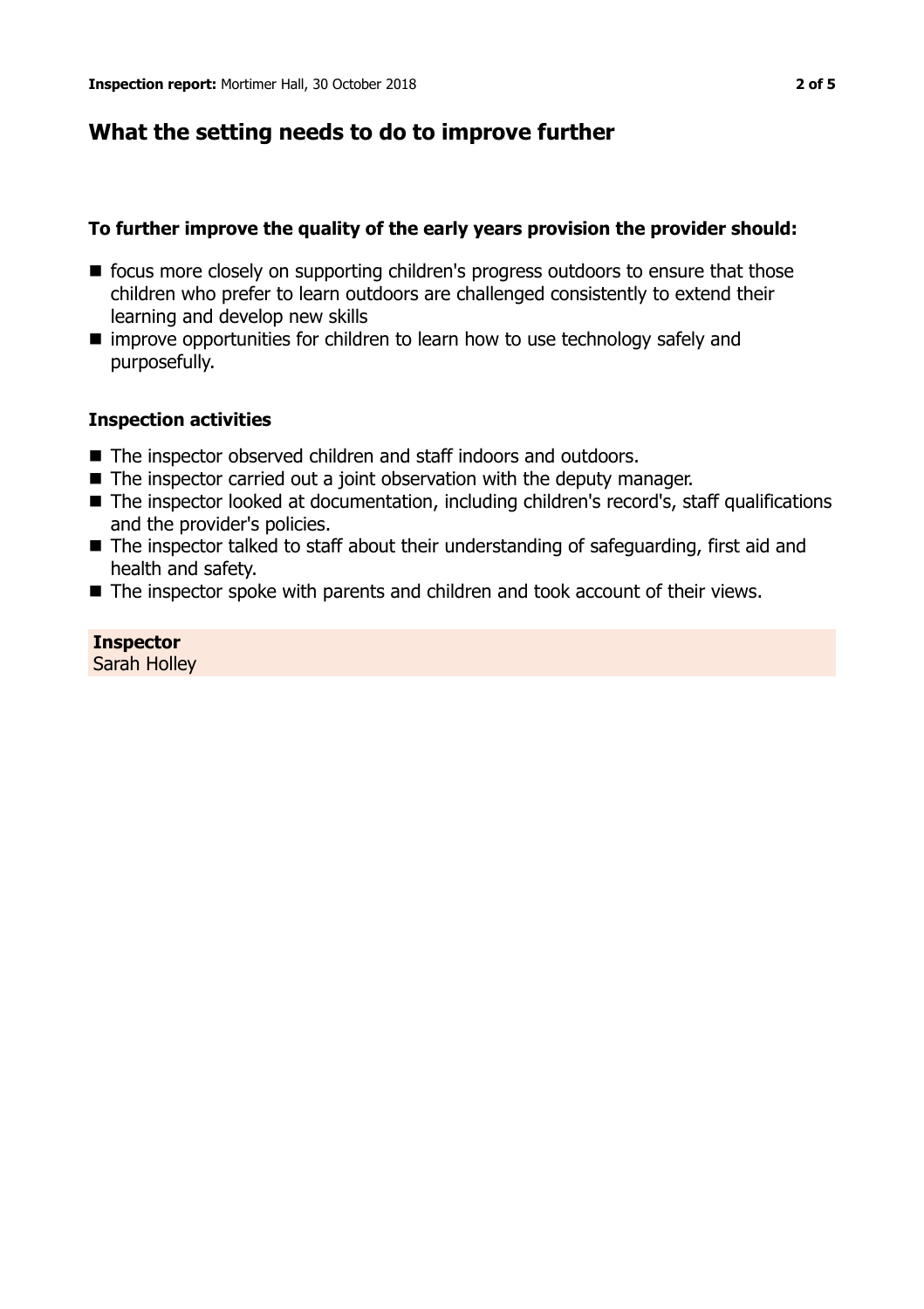# **Inspection findings**

## **Effectiveness of leadership and management is good**

Safeguarding is effective. The manager ensures all staff have a secure understanding of their role in safeguarding children and know what to do if they have concerns to protect a child's welfare. The manager has worked effectively with other professionals to make the necessary improvements since the last inspection. For example, staff now plan activities so that they focus more on the individual needs of each child. The manager has established systems for monitoring the progress of children more thoroughly to identify any gaps in learning. She makes accurate evaluations as to the quality of the provision to identify and make further improvements. For example, staff are currently improving the outdoor learning environment.

### **Quality of teaching, learning and assessment is good**

Staff make accurate assessments of each child's learning. They are effective in helping children to learn. For example, children enjoy playing with dough and staff build well on this interest by incorporating counting and comparing into the activity to extend children's mathematical understanding. Staff regularly read with children, and provide children with props and resources than enable them to re-enact the story to further build on this learning independently. Children and staff work together to make pretend meals, discussing what they need and laying the table in preparation.

#### **Personal development, behaviour and welfare are good**

Children are independent and enthusiastic learners. They enjoy making their own choices about what to do and when to do it. For example, staff organise the day so that children can stop for a drink and a snack at a time of their own choosing. Children confidently find plates and cups and then tidy away afterwards. When they choose to go outside, they find and put on their own coats. They behave well and enjoy playing cooperatively. Staff plan well to meet children's physical needs. For example, they provide activities indoors and out that encourage children to develop their coordination and stamina.

#### **Outcomes for children are good**

Children develop a broad set of skills in preparation for their future learning and starting school. They learn to share and take turns. They develop their speaking and listening skills well. Older children make good progress with their literacy development. For example, they learn to recognise and write familiar words, such as their names. All children learn to be tolerant and respectful of the similarities and differences between themselves and others. For example, they find out about the food, clothes and customs associated with each other's cultures.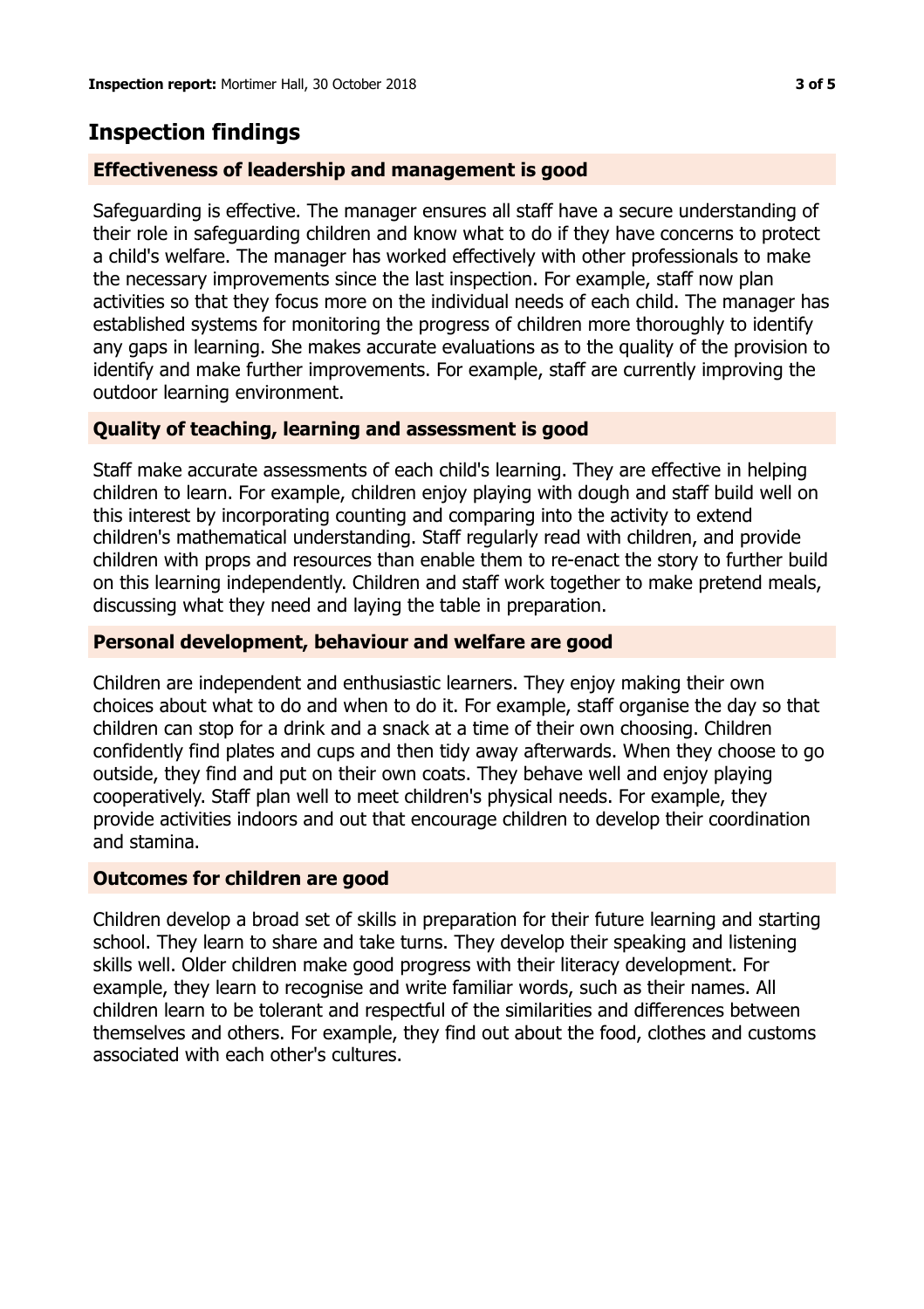## **Setting details**

| Unique reference number                             | EY496790                           |
|-----------------------------------------------------|------------------------------------|
| <b>Local authority</b>                              | Oxfordshire                        |
| <b>Inspection number</b>                            | 10080415                           |
| <b>Type of provision</b>                            | Full day care                      |
| <b>Registers</b>                                    | Early Years Register               |
| Day care type                                       | Childcare on non-domestic premises |
| Age range of children                               | $2 - 3$                            |
| <b>Total number of places</b>                       | 26                                 |
| Number of children on roll                          | 23                                 |
| <b>Name of registered person</b>                    | Mortimer Hall Pre-School CIO       |
| <b>Registered person unique</b><br>reference number | RP535090                           |
| Date of previous inspection                         | 19 February 2018                   |
| <b>Telephone number</b>                             | 01865 604208                       |

Mortimer Hall registered in 2015. It operates from the local village hall in Old Marston, close to the centre of Oxford. The pre-school is open from 9am to 3pm from Monday to Friday, term time only. There are eight staff working directly with the children. Of these, six hold appropriate early years qualifications. The pre-school is in receipt of funding for the provision of free early education for children aged two, three and four years.

This inspection was carried out by Ofsted under sections 49 and 50 of the Childcare Act 2006 on the quality and standards of provision that is registered on the Early Years Register. The registered person must ensure that this provision complies with the statutory framework for children's learning, development and care, known as the early years foundation stage.

Any complaints about the inspection or the report should be made following the procedures set out in the quidance *Complaints procedure: raising concerns and making* complaints about Ofsted, which is available from Ofsted's website: www.ofsted.gov.uk. If you would like Ofsted to send you a copy of the guidance, please telephone 0300 123 4234, or email [enquiries@ofsted.gov.uk.](mailto:enquiries@ofsted.gov.uk)